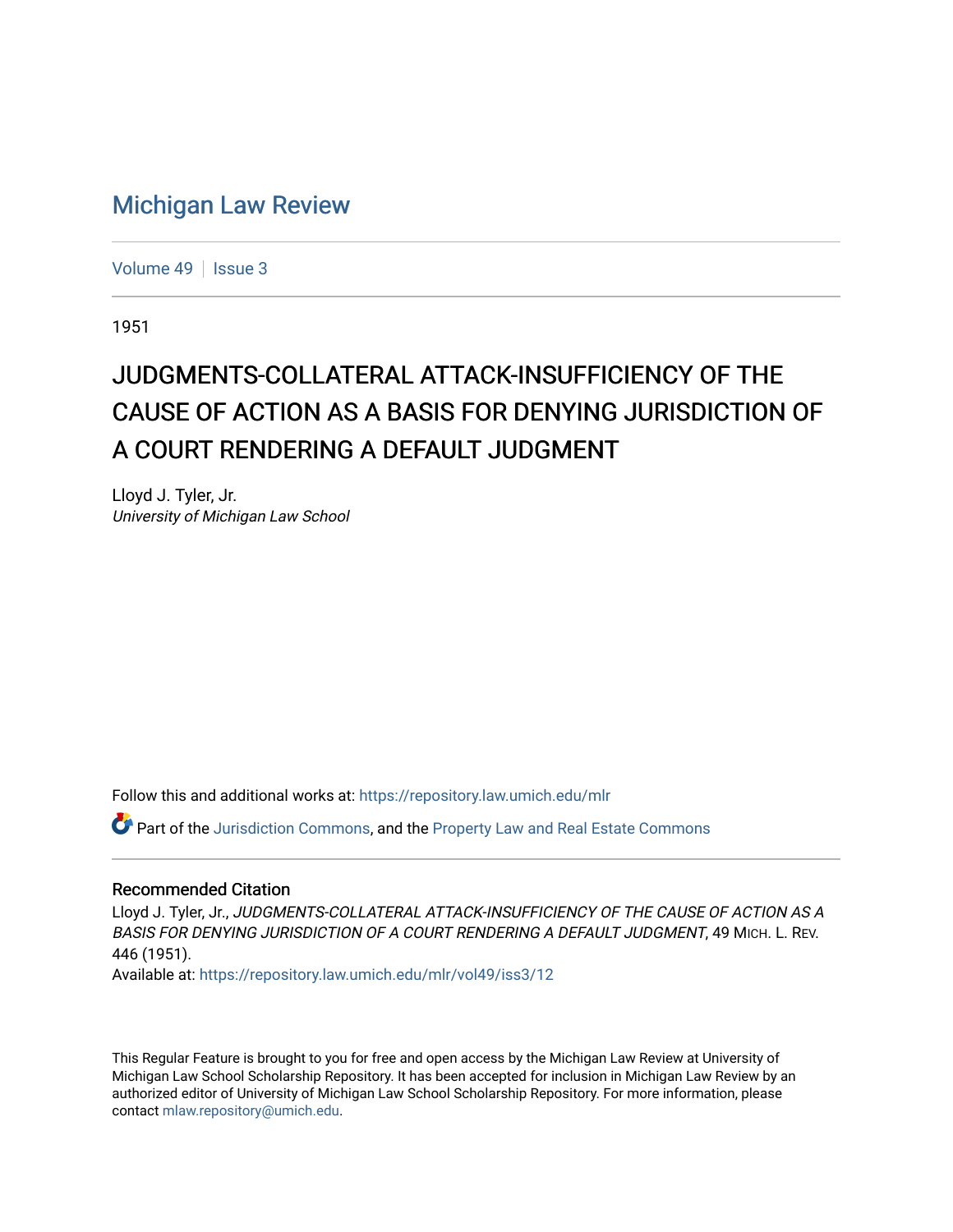IUDGMENTS-COLLATERAL ATTACK-INSUFFICIENCY OF THE CAUSE OF AC-TION AS A BASIS FOR DENYING JURISDICTION OF A COURT RENDERING A DEFAULT JUDGMENT-In a previous action, A, as assignee of a conditional sales contract, sought to recover the property when the purchase price was not paid. Defendant counterclaimed for damages because of alleged fraud of the assignor in making the sale. On appeal, the Montana Supreme Court held that defendant could not have an affirmative judgment on the counterclaim, but could use his claim as recoupment only.1 On remand, *A's* attorney moved for continuance until his client could secure a new attorney. The motion was denied, and on the day set for trial A was not represented. As a consequence, a default judgment was entered for the amount of the counterclaim. Land belonging to A was levied upon and sold to defendant in satisfaction of this judgment. In the present action to quiet title, B, son of A, contended that the affirmative judgment upon the counterclaim was void and that the levy and sale did not pass title to the land. *Held,* since defendant did not state a cause of action in the fust case sufficient for an affirmative judgment, the default judgment is void and subject to collateral attack. *Apple v. Edwards*, (Mont. 1949) 211 P. (2d) 138.

Generally, before a court's action can be collaterally attacked, the alleged error must go to the jurisdiction of the court.<sup>2</sup> Usually, it is said that the basis for jurisdiction is secured when the parties and the subject matter are properly before the court.<sup>3</sup> It does not matter that the cause of action is insufficient.<sup>4</sup> nor that the judgment is by default,<sup>5</sup> as long as the matter presented challenges the attention of the court.<sup>6</sup> It is reasoned that to allow a collateral attack for other reasons would not secure the desired stability of judgments and orders, would harass the court with protracted litigation, and would destroy the value of res judicata. Evidently, it is felt that the policy considerations outweigh the hardship in the comparatively few cases where the action of the court was clearly erroneous and the regular means of judicial review were for some reason not

1 Apple v. Edwards, 92 Mont. 524, 16 P. (2d) 700 (1932).

<sup>2</sup> VAN FLEET, COLLATERAL ATTACK 79, §61 (1892); 1 FREEMAN, JUDGMENTS, 5th ed., §§321, 333 (1925); Laing v. Rigney, 160 U.S. 531, 16 S.Ct. 366 (1896); Hoit v. Snodgrass, 315 Ill. 548, 146 N.E. 562 (1925); Protest of Gulf Pipe Line Co., 168 Okla. 136, 32 P. (2d) 42 (1934).

<sup>3</sup>Fauntleroy v. Lum, 210 U.S. 230, 28 S.Ct. 641 (1908); Chicago Title & Trust Co. v. Mack, 347 Ill. 480, 180 N.E. 412 (1932); Martin v. Sheppard, 145 Tex. 639, 201 S.W. (2d) 810 (1947); Mitchell v. Arnall, 203 Ga. 384, 47 S.E. (2d) 258 (1948).

<sup>4</sup>1 FREEMAN, JUDGMENTS, 5th ed., §363 (1925); L.R.A. 1916E, 316; Pattison v. Kansas State Bank, 121 Kan. 471, 247 P. 643 (1926); United States Nat. Bank v. Eldridge, 49 Idaho 363, 288 P. 416 (1930); State ex rel. Delmoe v. District Court, 100 Mont. 131, 46 P. (2d) 39 (1935); Estate of Keet, 15 Cal. (2d) 328, 100 P. (2d) 1045 (1940); 9 TEX. L. REv. 254 (1931).

<sup>5</sup>15 R.C.L., Judgments, §120 (1917); 128 A.L.R. 472 (1940); Hallock v. Jaudin, 34 Cal. 167 (1867); 20 MINN. L. REv. 828 (1936).

61 FREEMAN, JUDGMENTS, 5th ed., §365 (1925); People's Bonded Trustee v. Wight, 72 Utah 587, 272 P. 200 (1928); Horstman v. Bowennaster, 90 Okla. 262, 217 P. 167 (1923).